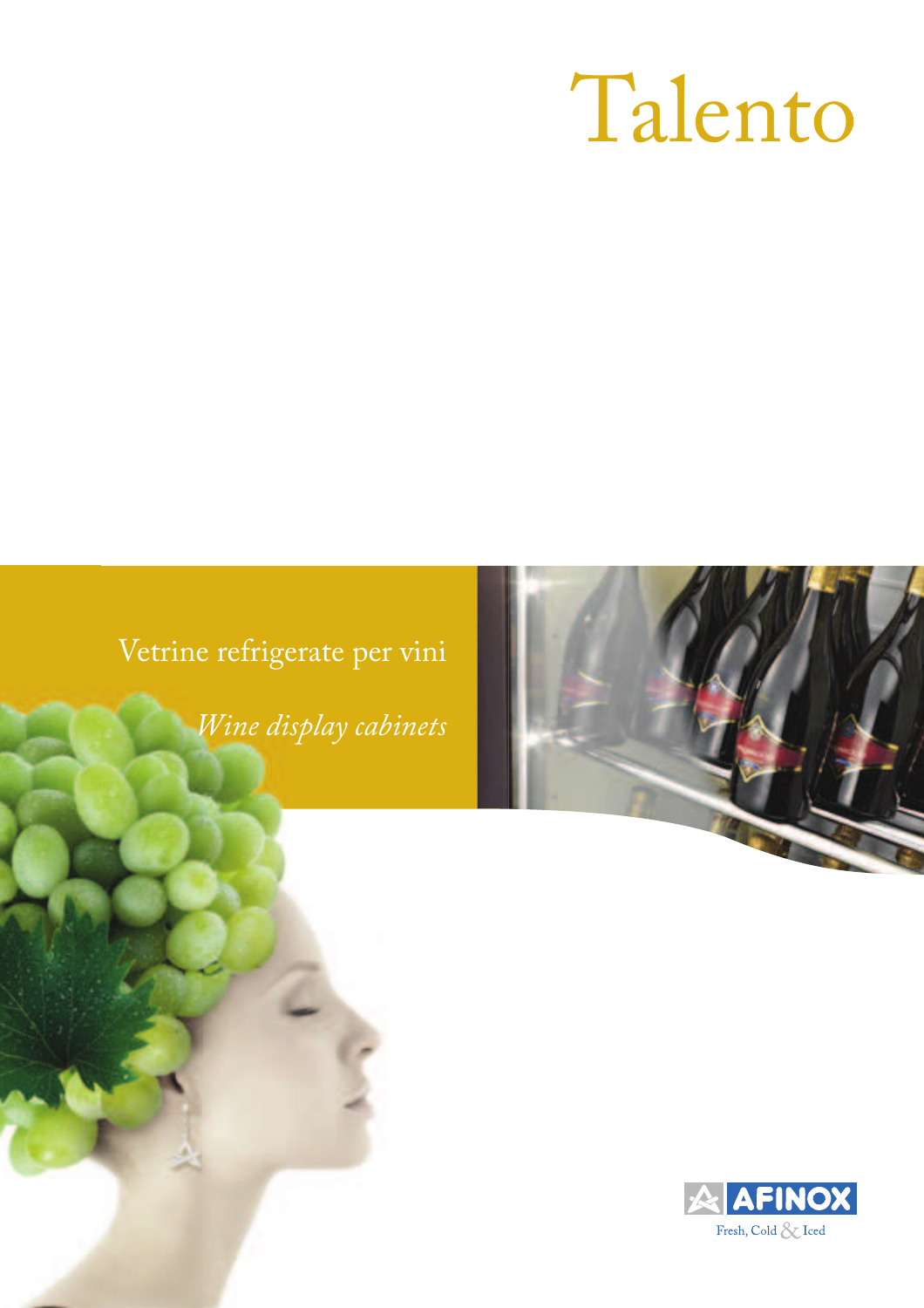

#### **Talento**

**La vetrina vini si rinnova seguendo la scia dei nuovi buffets. Uno stile più minimalista, moderno ed assolutamente universale.** 

- Temperature +6°C / +22°C per l'esposizione di vini spumanti, vini bianchi e vini rossi giovani e maturi
- Colori standard: wengé (W) e ciliegio (C), altri colori su richiesta (R)
- Illuminazione verticale a led
- Design lineare e moderno
- Vetro porta semplice senza motivi sabbiati
- Tubi di appoggio bottiglie cromati
- Maniglia moderna in alluminio con serratura
- Pannello inferiore in acciaio integrato nella cornice in legno
- SU RICHIESTA: Ventilatore per temperatura unica

*A new range of Wine Display range characterized by the same style of the Essence and Tradition ranges : a minimalist, modern and universal style.* 

- Talento Wine Display units keep temperature from +6°C till +22°C in order to maintain all kind of white and red wines, still or sparkling, young or mature wines.
- Talento wine display units are available in wengé (W), cherry (C) and other colours on demand (R)
- Vertical LED lighting
- Modern Design glass door and aluminium handle with lock
- Chromed support for bottles
- S/s bottom panel in a wooden frame
- Fan assisted refrigeration UPON DEMAND

## Talento

**A AFINOX** –<br>Fresh, Cold & Icec





**Illuminazione a LED***LED lighting*



**Tubi di appoggio bottiglie cromati***Chromed support for bottles*



**Maniglia moderna in alluminio con serratura***Aluminium handle with lock*

2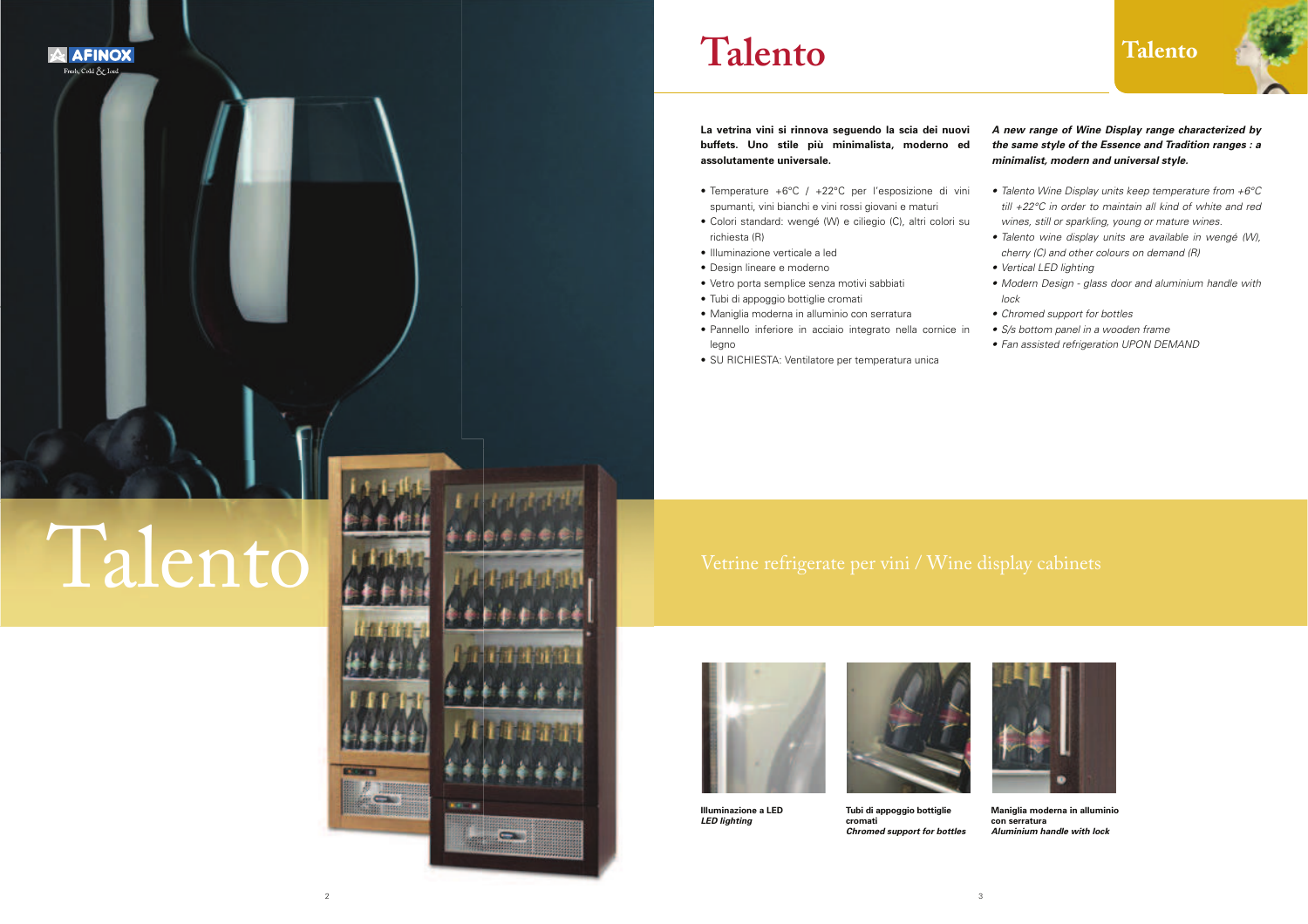

#### **Talento**





**T590SL C**











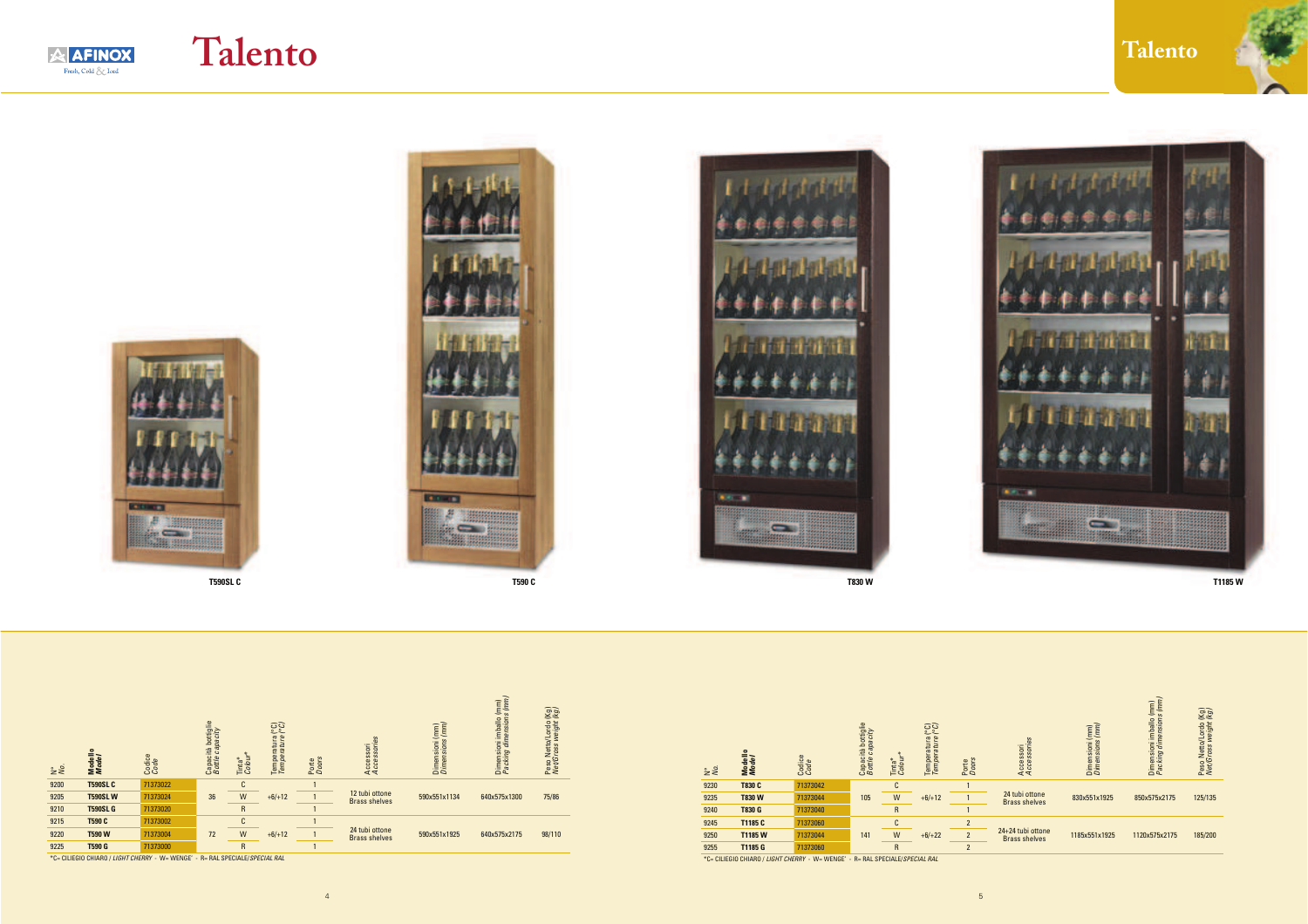### **Disegni tecnici** *Technical drawings*





T590

**AFINOX** Fresh, Cold  $\sqrt{\ }$  Iced



T1185



**STANDARD COLOURS**



A = Connessione elettrica / Electrical connection

A = Connessione elettrica / Electrical connection